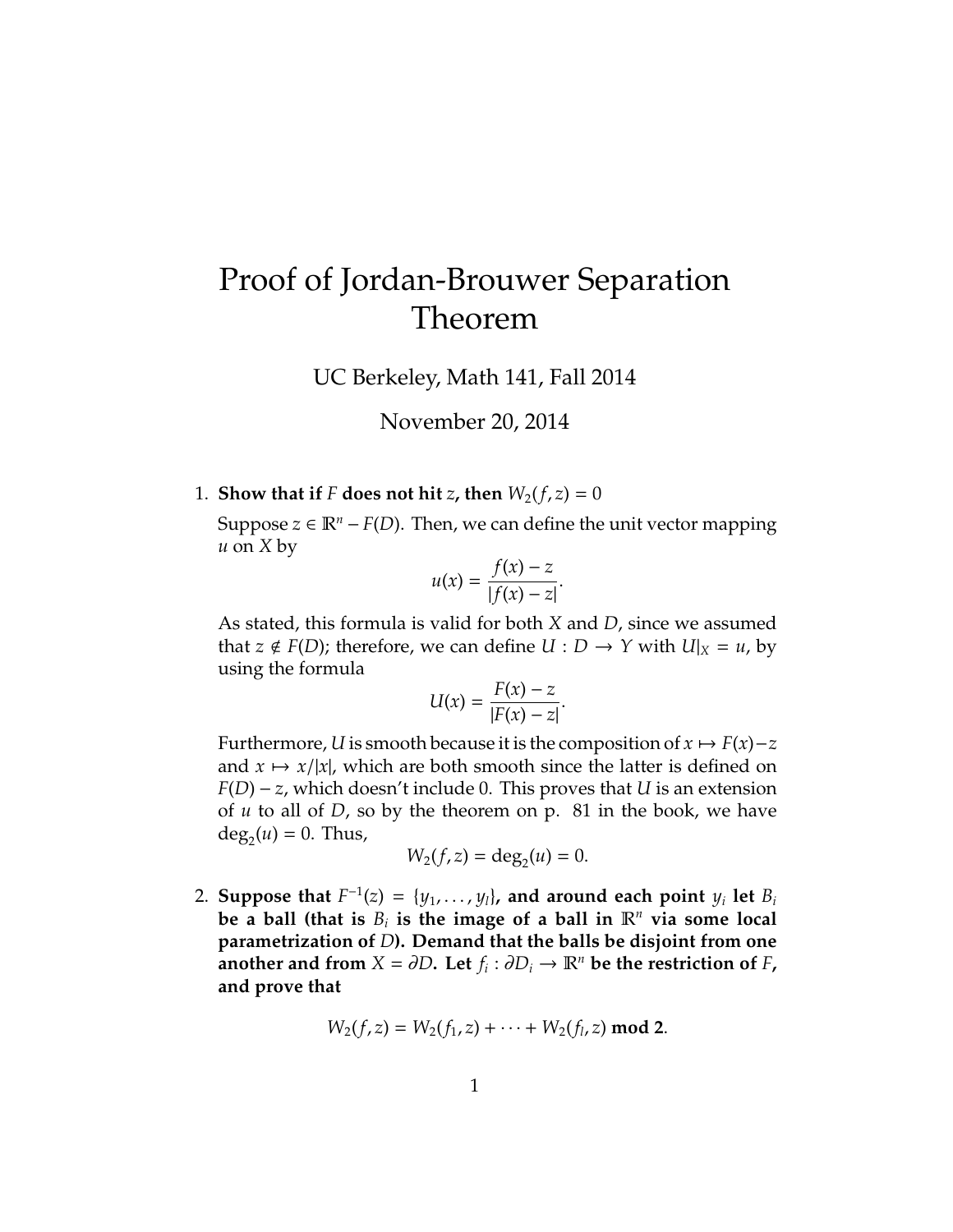The values  $y_1, \ldots, y_l$  are all distinct, and the condition  $z \notin f(X)$  implies that  $y_1, \ldots, y_l \notin X$ , so we can demand that the balls are disjoint and separated from one another and from *X*, since R*<sup>n</sup>* is a regular (T3) Hausdorff space. Define

$$
D'=D-\bigcup_{i=1}^l \mathrm{Int}(B_i).
$$

Note that by shrinking each *B<sup>i</sup>* , we can require that they are contained in Int(*D*), so each  $\partial B_i$  (here we mean the topological boundary) is contained in Int(*D*) as well.  $\partial B_i$  is a *n* − 1 dimensional manifold, so by the local immersion theorem, there exists a local parametrization  $\phi: \mathbb{R}^n \to V$  where  $\phi(0) = y \in V$ , and  $\partial B_i$ , locally, is the subset  $\mathbb{R}^{n-1}$ of  $\mathbb{R}^n$  where the *n*th coordinate is 0. Therefore,  $\partial B_i \subseteq \partial D'$  (here, we mean the manifold boundary). Since *X* is separated from the balls, we can shrink any local parametrization of a point *y* ∈ ∂*D* ⊆ *D* so that it is also a local parametrization of *y* ∈ *D'* with *y* on the boundary. This shows that  $\partial D \subseteq \partial D'$ . Since all other points in *D'* are interior points, we've proven that

$$
\partial D' = \partial D \cup \bigcup_{i=1}^l \partial B_i.
$$

Let  $F_{D}$  be the restriction of *F* to *D'*. By contruction,  $F_{D}$  never hits *z*, so letting  $f_{\partial D'} = \partial F_{D'}$ , we have by Exercise 1 that  $0 = W_2(f_{\partial D'}, z)$ . But if *u* :  $\partial D'$  →  $S^{n-1}$  is the unit vector map induced by  $f_{\partial D'}$  and *z*, then for any  $y \in S^{n-1}$ ,

$$
0 = W_2(f_{\partial D'}, z) = \deg_2(u) = I_2(u, \{y\}) = #[u^{-1}(y)] \mod 2. \tag{1}
$$

Since  $X = \partial D, \partial B_1, \dots, \partial B_l$  are all disjoint and have union  $\partial D'$ , we have

$$
0 = #[u^{-1}(y)] = #[u^{-1}(y) \cap \partial D] + #[u^{-1}(y) \cap \partial B_1] + \cdots + #[u^{-1}(y) \cap \partial B_l].
$$

Clearly  $u^{-1}(y) \cap Z = u_Z^{-1}(y)$ , where  $u_Z$  is the unit vector map induced by *z* and the restriction of  $f_{\partial D}$  to the submanifold  $Z \subseteq \partial D'$ , so the above translates to

$$
0 = #[u_{\partial D}^{-1}(y)] + #[u_{\partial B_1}^{-1}(y)] + \cdots + #[u_{\partial B_l}^{-1}(y)],
$$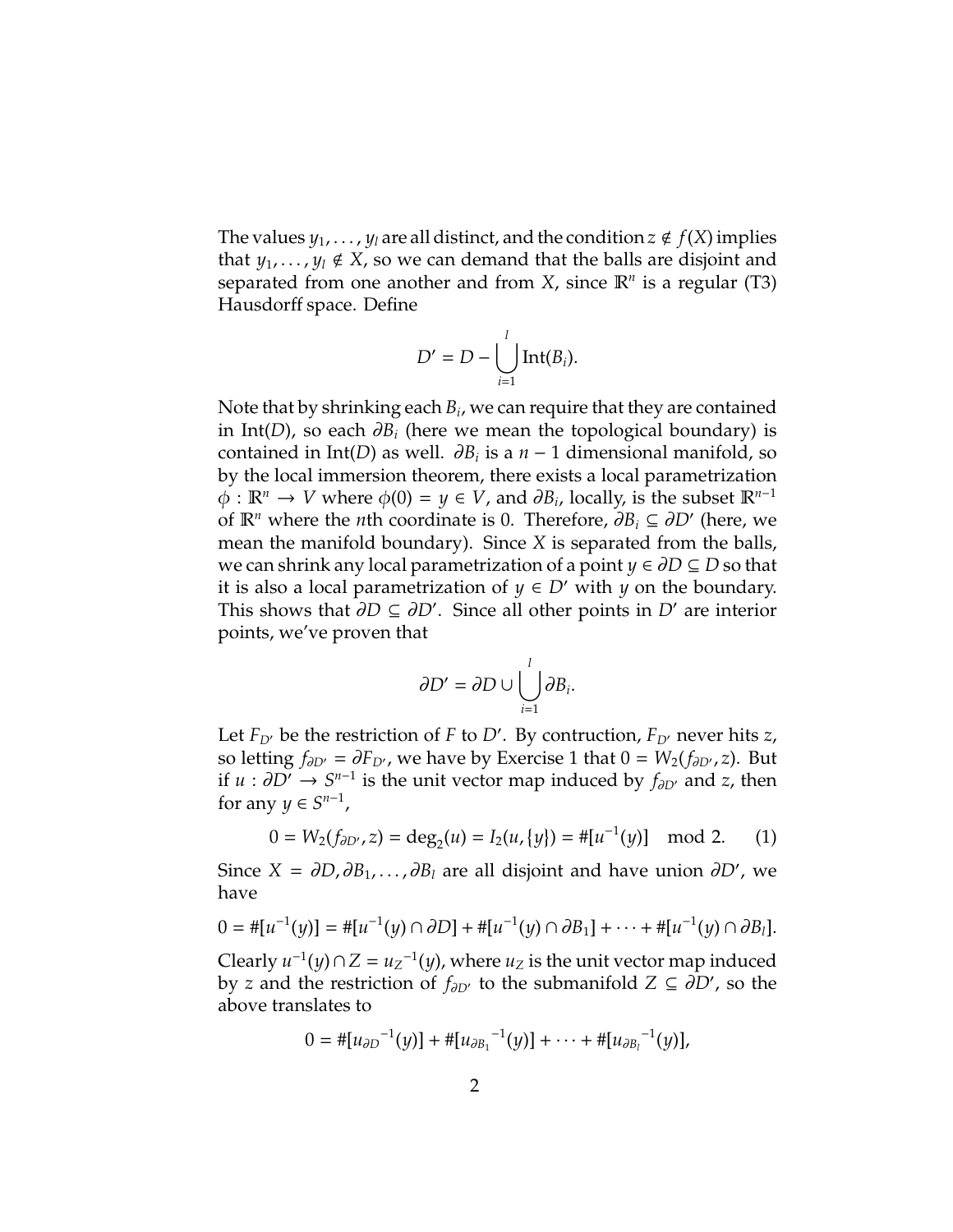which translates by (1) to

$$
0 = W_2(f,z) + W_2(f_1,z) + \cdots + W_2(f_l,z) \mod 2.
$$

Rearranging, and noting that *a* = −*a* mod 2, we conclude that

$$
W_2(f,z) = W_2(f_1,z) + \cdots + W_2(f_l,z) \mod 2.
$$

## 3. Use the regularity of  $z$  to choose the balls  $B_i$  so that  $W_2(f_i,z) = 1$ , **and thus prove the theorem.**

Since *z* is a regular value of *F*, we have that  $dF_z: D \to Y$  is surjective. It was presumed that  $\dim D = n = \dim Y$ , so  $dF_z$  is thus bijective, and thus an isomorphism, so by the inverse function theorem, *F* is a local diffeomorphism at each *y<sup>i</sup>* .

So for each *i*, we can find an open subset  $U \subseteq D$  with  $y_i \in U$  and open *V* ⊆  $\mathbb{R}^n$  with *z* ∈ *V* such that *F* : *U* → *V* is a diffeomorphism. By openness, we can pick a closed ball  $A_i \subseteq V$  centered at *z* such that the restriction of *F* to some closed set  $B_i \subseteq U$  (with  $y_i \in B_i$ ) maps diffeomorphically to  $A_i$ . Exercise 2.1.2 tells us that the restriction of *F* to ∂*B<sup>i</sup>* (call it *fi*) maps ∂*B<sup>i</sup>* diffeomorphically to ∂*A<sup>i</sup>* .

 $∂A_i$  is a small sphere centered at *z*, so for any  $w_1, w_2 \in ∂B_i$ , we have  $f_i(w_1)$ ,  $f_i(w_2) \in \partial A_i$ , and thus we may write them uniquely as

$$
f_i(w_1) = z + r v_1 \& f_i(w_2) = z + r v_2
$$

where *r* is the radius of  $A_i$  and  $v_1, v_2 \in S^{n-1}$ . But then we have we have, with  $u : \partial B_i \to S^{n-1}$  denoting the unit vector map induced by  $f_i$ and *z*, and if  $u(w_1) = u(w_2)$ , then

$$
u(w_1) = u(w_2)
$$
  
\n
$$
\Rightarrow \frac{f_i(w_1) - z}{|f_i(w_1) - z|} = \frac{f_i(w_2) - z}{|f_i(w_2) - z|}
$$
  
\n
$$
\Rightarrow \frac{rv_1}{|rv_1|} = \frac{rv_2}{|rv_2|}
$$
  
\n
$$
\Rightarrow v_1 = v_2
$$
  
\n
$$
\Rightarrow z + rv_1 = z + rv_2
$$
  
\n
$$
\Rightarrow w_1 = w_2,
$$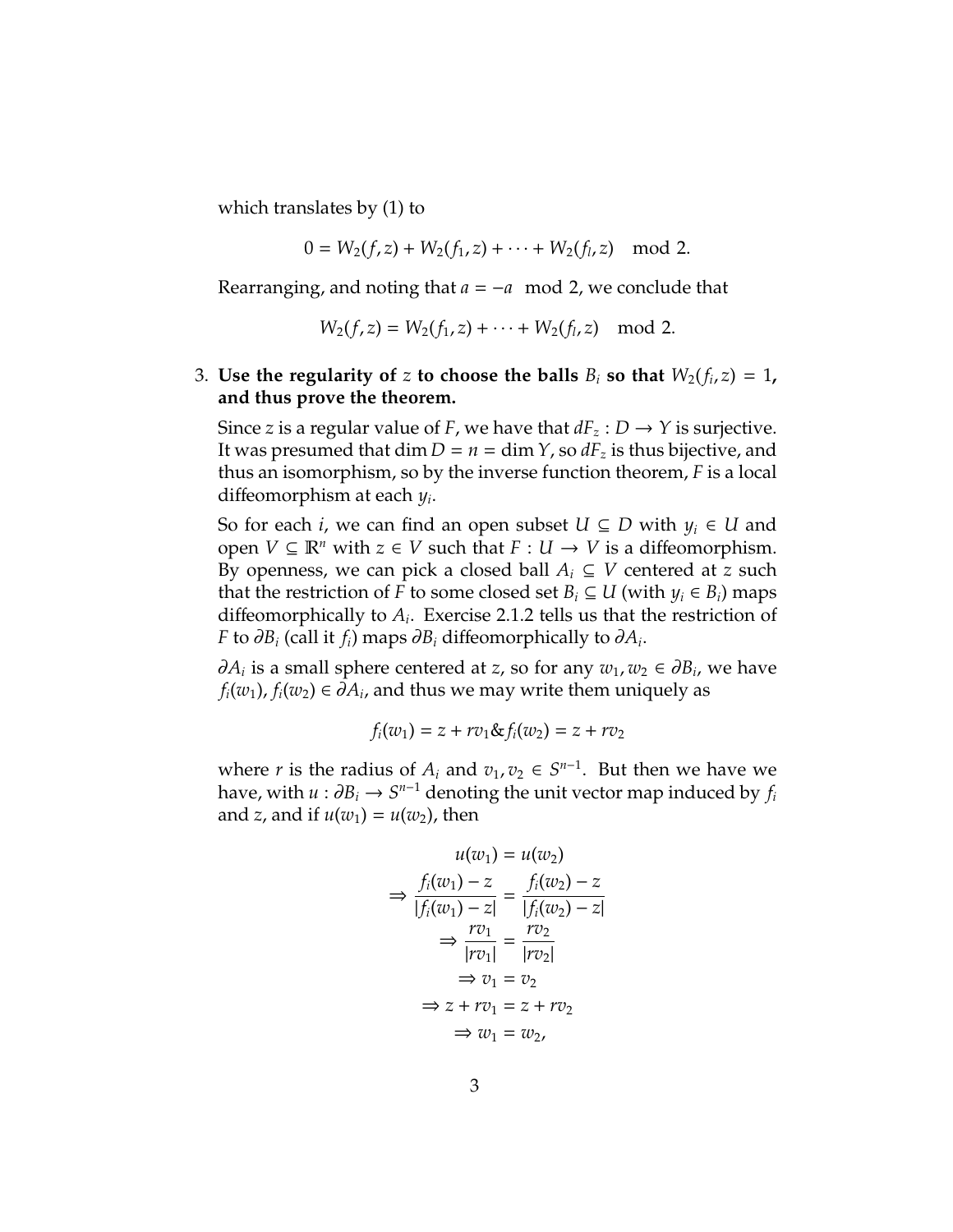so *u* is injective. It's also surjective because as we showed just above,

$$
[v \in S^{n-1}] \Longrightarrow [z + rv \in \partial A_i] \Longrightarrow [u(f_i^{-1}(z + rv)) = v \in S^{n-1}].
$$

Since *u* is bijective, we have for any  $v \in S^{n-1}$  that  $u^{-1}(v)$  contains a single point. But then

$$
1=\#[u^{-1}(v)]=I_2(u,\{v\})=\deg_2(u)=W_2(f_i,z),
$$

for each *i*. Therefore,

$$
W_2(f,z) = W_2(f_1,z) + \cdots + W_2(f_l,z) = l = #[F^{-1}(z)] \mod 2.
$$

 $4.$  Let  $z \in \mathbb{R}^n \setminus X$ . Prove that if  $x$  is any point of  $X$  and  $U$  any neighborhood of  $x$  in  $\mathbb{R}^n$ , then there exists a point of  $U$  that may be joined **to** *z* **by a curve not intersecting** *X***.**

Fix  $z \in \mathbb{R}^n - X$ . Let *S* be the set of all points of *X* such that the above is true. First we will show that *S* is closed in *X*.

Let (*si*) be a sequence of points of *S* which converge to some point *s* in *X*,  $s$ <sup>*i*</sup> → *s*. If we have that *s* ∈ *S*, then we are done. Assume that  $s \notin S$ .

Let *U* be an open neighborhood of *s* in  $\mathbb{R}^n$ ,  $s \in U$ . Clearly we have some  $s_i \in U$ . But then there exists some open neighborhood *U'* of  $s_i$ ,  $s_i \in U'$ . Without loss of generality, we may assume that *U*<sup> $\prime$ </sup> is small enough such that  $U' \subset U$ . Then, because  $s_i \in S$ , there must exist a point of *U*<sup> $\prime$ </sup> that may be joined to *z* by a curve not intersecting *X*. But this this implies such a point exists in *U*, which is a contradiction, as we have assumed that  $s \notin S$ . Thus, we must have that  $s \in S$ , and hence *S* is closed.

Now we may show that *S* is open. We will do so by showing that every point in *S* is an interior point. Let  $s \in S$  be any point. From the inclusion map  $i: X \to \mathbb{R}^n$ , the Local Immersion Theorem tells us that there exists local coordinates on a neighborhood *U* of *s* in  $\mathbb{R}^n$  such that *U* ∩ *X* is equal to the set of all points of the form  $(u_1, \ldots, u_{n-1}, 0)$ .

Now, because *s* ∈ *S*, there exists a point  $\tilde{u}$  ∈ (*U* − *X*) such that  $\tilde{u}$  can be connected to *z* by a curve. Write  $\tilde{u} = (u_1, \dots, u_n)$ , with  $u_n \neq 0$ , as  $\tilde{u} \notin X$ . Thus,  $u_n$  may either be positive or negative. Without loss of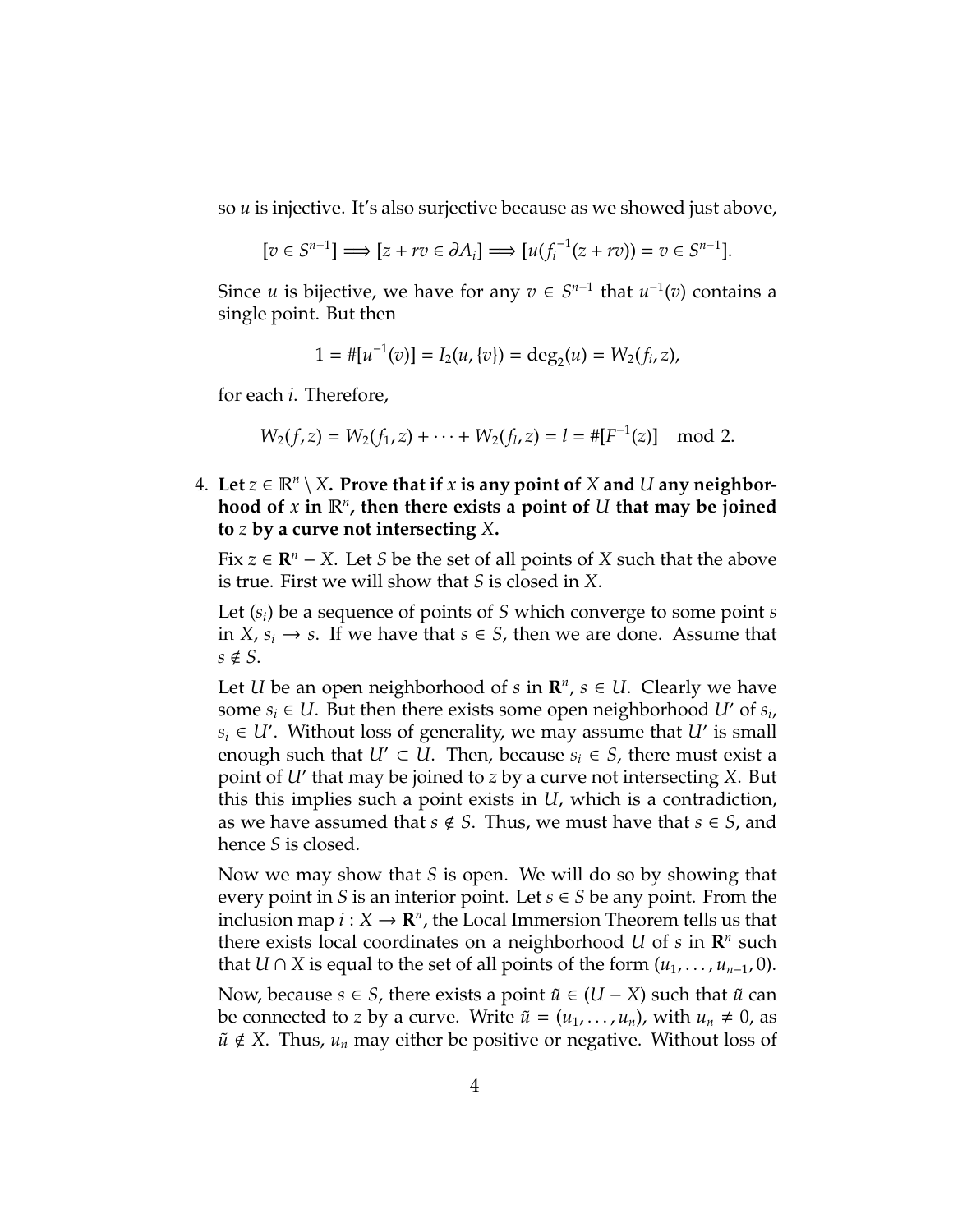generality, let us assume that  $u_n > 0$ . Now, take any point  $s_1 \neq s$ , with  $s_1 \in U \cap X$ , and take any neighborhood  $V$  of  $s_1$  in  $\mathbb{R}^n$ . We have that *V* ∩ *U*  $\neq$  0. Thus, there exists some point  $v \in V \cap U$  such that the *n*th coordinate of *v* is positive. Because  $v \in U$ , we can join *v* to *u*˜ by a curve that doesn't intersect *X*. We can then concatenate this curve from  $v$  to  $\tilde{u}$  with the curve from  $\tilde{u}$  to  $z$ , deforming slightly at  $\tilde{u}$ if needed to maintain smoothness. This new curve from *v* to *z* does not intersect *X*, and thus  $s_1 \in S$ .

This shows us that  $(U ∩ X) ⊂ S$ . Because  $U ∩ X$  is open in *X*, we have that *s* is an interior point. Thus, *S* must be open, as every element of *s* is an interior point.

## 5. Show that  $\mathbb{R}^n \setminus X$  has, at most, two connected components.

Again, using the local immersion theorem at a point  $x \in X$ , there is a neighborhood *U* of *x* where the inclusion of *X* into R*<sup>n</sup>* is locally equivalent to the the canonical immersion  $(x_1, \ldots, x_{n-1}) \mapsto (x_1, \ldots, x_{n-1}, 0)$ . Without loss of generality, we let *x* map to 0. Then, we can take a small ball  $B_{\epsilon}(0)$ . Now,  $B_{\epsilon}(0) \setminus X$  has two components, the upper half sphere and lower half sphere. Take  $z_0$ ,  $z_1$  in each component. WLOG, we also shrink *U* so that it is diffeomorphic to  $B_{\epsilon}$ .

Now let  $y \in \mathbb{R}^n \setminus X$  be an arbitrary point. By the previous exercise, there exists a point in *U* that is connected to *y* through a path not intersecting *X*. But each point in *U* is connected to either  $z_0$  or  $z_1$  by a path not intersecting *X*, so we can concatenate the paths to get a path from *y* to either  $z_0$  or  $z_1$ .

Hence,  $\mathbb{R}^n \setminus X$  has at most 2 components, one containing  $z_0$  and the other  $z_1$ .

6. Show that if  $z_0$  and  $z_1$  belong to the same connected component of  $\mathbb{R}^n \setminus X$ , then  $W_2(X, z_0) = W_2(X, z_1)$ .

Since  $z_0$  and  $z_1$  belong to the same connected component which is a subset of  $\mathbb{R}^n$ -X, there exists a path between  $z_0$  and  $\overline{z_1}$ ,

$$
z_t : [0,1] \mapsto U \tag{2}
$$

with  $z_t(0)=z_0$  and  $z_t(1)=z_1$ 

Consider such a curve  $z_t$  in  $\mathbb{R}^n$ -X connecting  $z_0$  to  $z_1$ . We have the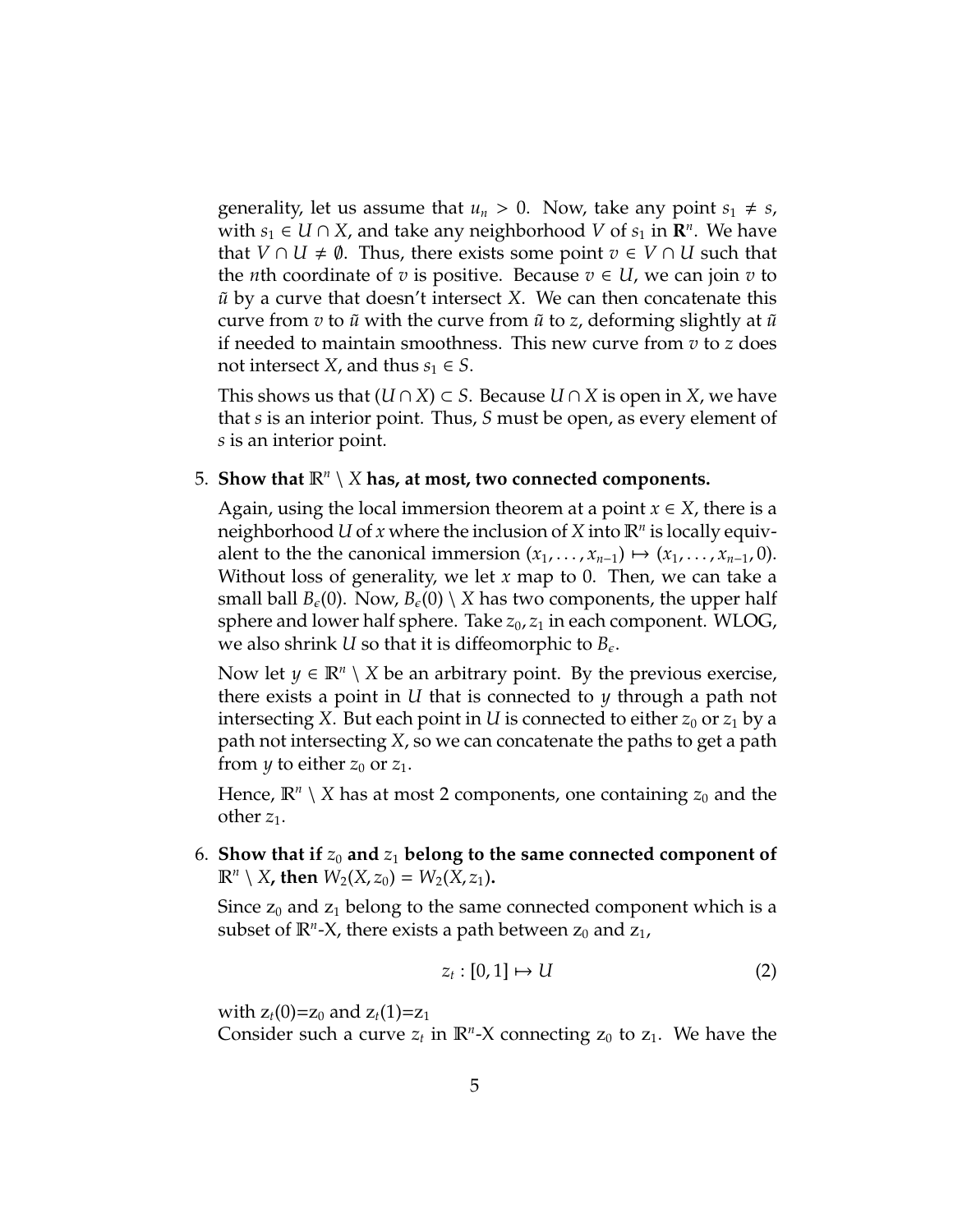following map which is clearly a homotopy:

$$
u_t(x) = \frac{x - z_t}{|x - z_t|}
$$
 (3)

It is always defined since  $z_t \in \mathbb{R}^n$ -X, and thus  $z_t \neq x$ .  $u_0$  and  $u_1$  are homotopic and homotopic maps have same mod 2 degree. This implies that  $deg_2(u_0) = deg_2(u_1)$  and consequently,  $W_2(x, z_0) = W_2(x, z_1)$ .

 $7.$  Given a point  $z \in \mathbb{R}^n \setminus X$  and a direction vector  $v \in S^{n-1}$ , consider **the ray** *r* **emanating from** *z* **in the direction of** *v***,**

$$
r = \{z + tv : t \ge 0\}.
$$

**Check that the ray** *r* **is transversal to** *X* **if and only if** *v* **is a regular** value of the direction map  $u: X \to S^{n-1}$ . In particular, almost every **ray from** *z* **intersects** *X* **transversally.**

The following exercise, Chapter 1 Section 5 Exercise 7, was proven by a student during the review for the first midterm :

Let  $X \stackrel{f}{\rightarrow} Y \stackrel{h}{\rightarrow} Z$  be a sequence of smooth maps of manifolds, and assume that *h* is transversal to a submanifold *W* of *Z*.  $f \oplus h^{-1}(W)$  if assume that *n* is trans<br>and only if *h* ∘ *f*  $\overline{M}$  *W*.

Consider a point  $z \in \mathbb{R}^n - X$  and a direction vector  $\vec{v} \in S^{n-1}$ . Define *r* to be the set  $r := \{z + t\vec{v} : t \ge 0\}$ . Also, let  $g : \mathbb{R}^n - \{z\} \mapsto S^{n-1}$  be defined by  $g(y) = \frac{y-z}{|y-z|}$ *y*<sup>−*z*</sup></sup>. Note that *u* : *X*  $\mapsto$  *S*<sup>*n*−1</sup> is simply *g* composed with the inclusion map  $i: X \mapsto \mathbb{R}^n$ .

First, note that  $g^{-1}(\lbrace v \rbrace) = r$ . This is because if  $x \in r$ , then  $x = z + t\vec{v}$  for some *t*  $\geq$  0. Hence,  $g(x) = \frac{z + t\vec{v} - z}{|z + t\vec{v} - z|}$  $\frac{z+t\vec{\sigma}-z}{|z+t\vec{\sigma}-z|} = \frac{t\vec{\sigma}}{|t\vec{\sigma}|}$  and since  $\vec{\sigma} = 1$ , then  $g(x) = \vec{v}$ and consequently  $x \in g^{-1}(\{\vec{v}\})$ . Thus,  $r \subset g^{-1}(\{v\})$ . For the other direction, suppose that  $\vec{x} \in \vec{g}^{-1}(\vec{v})$ . Thus,  $\vec{v} = \frac{x-z}{|x-z|}$ |*x*−*z*| . Letting *t* = |*x* − *z*| (where *t* some real number greater than or equal to 0), then  $\vec{v} = \frac{x-z}{t}$  $\frac{-z}{t}$ . Rearranging, we see that  $x = z + t\vec{v}$ . Thus,  $g^{-1}(\lbrace v \rbrace) \subset r$ .

To apply the previously proved problem, we first need to see that  $\vec{v}$  is a regular value of *g*. Since *g* goes from  $\mathbb{R}^n - \{y\}$  to  $S^{n-1}$ , the derivative map  $dg_x$  goes from  $T_x(\mathbb{R}^n - \{y\})$  to  $T_{\vec{v}}(S^{n-1})$ . The tangent space of  $\mathbb{R}^n - \{y\}$  at *x* is *n*-dimensional, and the tangent space of  $S^{n-1}$ is (*n* − 1)-dimensional.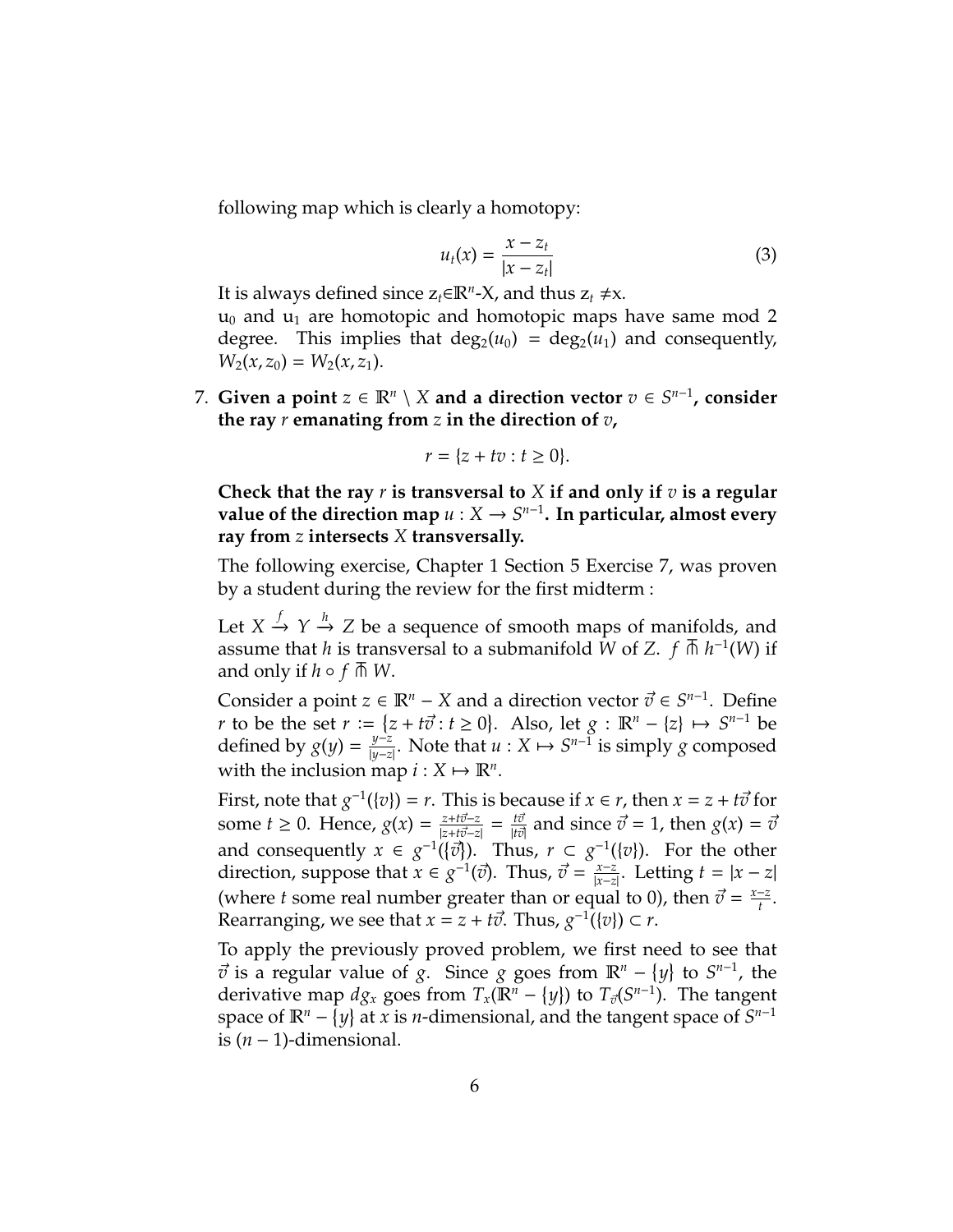If  $\vec{v}$  is the direction from *x* to *y*, then  $\vec{v}$  is the only direction in which *g* remains constant at *x*. Thus ker( $d*g*<sub>x</sub>$ ) = span( $\vec{v}$ ), and so the dimension of the nullspace of  $dg_x$  is 1. By the rank-nullity theorem, the rank of *d* $g_x$  is *n* − 1, which equals the dimension of the codomain. Thus *g* is a submersion at any point *x* ∈  $g^{-1}(\vec{v})$ .

Now, consider the sequence of smooth maps of manifolds  $X \xrightarrow{i} \mathbb{R}^n \xrightarrow{g}$  $S^{n-1}$ . As we have shown, *g* is transversal to the submanifold  $\{\vec{v}\}\$  of  $S^{n-1}$ . Thus, *i*  $\overline{\pitchfork}$   $g^{-1}(\{\vec{v}\})$   $\iff$   $g \circ i \overline{\pitchfork}$   $\{\vec{v}\}\)$ . Since  $g^{-1}(\vec{v}) = r$ , then  $i \overline{\wedge} g^{-1}(\{\vec{v}\}) \iff i \overline{\wedge} r$ . By the definition of sets being transversal, *i*  $\overline{n}$  *r*  $\iff$  *x*  $\overline{n}$  *r*. By construction *g* ◦ *i* = *u*. Thus, *g* ◦ *i*  $\overline{n}$  { $\overrightarrow{v}$ }  $\iff$ *u*  $\overline{n}$  { $\overline{v}$ }. Combining all of these equivalences, *u*  $\overline{n}$  { $\overline{v}$ }  $\iff$  *X*  $\overline{n}$  *r*.

By Sard's Theorem almost every element  $\vec{v}$  of the codomain of  $u$  is a regular value of *u*. From the result of the previous paragraph almost every ray from *z* intersects *X* tranversally.

8. Suppose that *r* is a ray emanating from  $z_0$  that intersects X transversally in a nonempty (necessarily finite) set. Suppose that  $z_1$  is any **other point on** *r* **(but no on** *X***), and** *l* **be the number of times** *r* **intersects** *X* between  $z_0$  and  $z_1$ . Verify that  $W_2(X, z_0) = W_2(X, z_1) + l$  mod **2.**

Let  $u_0 = (f(x) - z_0)/[(f(x) - z_0)]$  and  $u_1 = (f(x) - z_1)/[(f(x) - z_1)]$ . By definition,  $W_2(X, z_0) = #u_0^{-1}$  $v_0^{-1}(v)$  mod 2, and  $W_2(X, z_1) = #u_1^{-1}$  $1/(v) \mod 2$ .

By exercise 7, *v* is a regular value for  $u_0$  and  $u_1$ . This implies that  $\#u_0^{-1}$  $\theta$ is finite, as  $dim X = dim(S^{n-1})$ , as is  $\#u_1^{-1}$  $1<sup>-1</sup>$ . *X* is compact.

 $\mu_0^{-1}$  $\sigma_0^{-1}$  equals the number of intersections of  $u_0$  with X along  $v$  from  $z_0$ . It also equals the number of intersections from  $z_0$  to  $z_1$  plus the number of intersections of  $u_0$  with *X* along *v* starting from *z*. This in turn equals *l* plus the number of intersections of *u*<sup>1</sup> and *X* along *v*, which equals  $l + #u_1^{-1}$  $i_1^{-1}(v)$ .

Thus in conclusion,  $W_2(X, z_0) = (\# u_1^{-1})$  $1/(v) + l$ ) mod 2, which equals  $(W_2(X, z_1) + l) \text{ mod } 2$ , as desired.

9. **Conclude that**  $\mathbb{R}^n \setminus X$  has precisely two components,  $D_0 = \{z :$  $W_2(X, z) = 0$  and  $D_1 = \{z : W_2(X, z) = 1\}.$ 

We first establish that there exist  $z_0, z_1 \in \mathbb{R}^n \setminus X$  such that  $W_2(X, z_0) \neq$ *W*<sub>2</sub>(*X*, *z*<sub>1</sub>). Let *z*<sup>0</sup> ∈  $\mathbb{R}^n$  \ *X* be arbitrary and let *r* be a ray emanating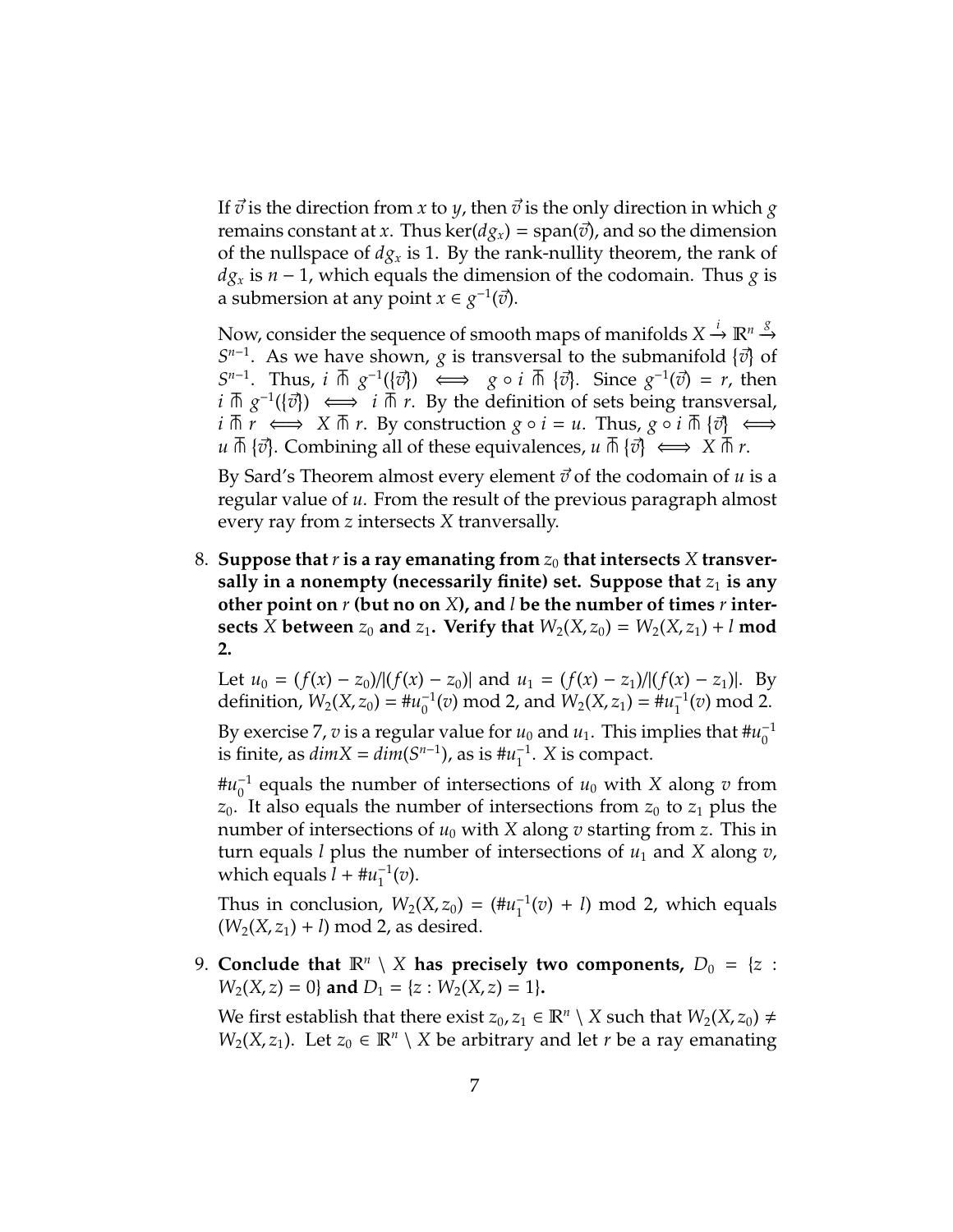from  $z_0$  intersecting *X* transversally; such a ray exists by Exercise #7. Let  $z_1$  be a point on the ray such that there is exactly one point of  $X$ on *r* between  $z_0$  and  $z_1$ . Specifically,  $r = \{z_0 + t\vec{v} : t \in [0, \infty)\}\)$ , where  $\vec{v}$  is is the direction of *r*. Then, if there is exactly one point where *r* intersects *X* (say, at  $t = t_0$ ) we may let  $z_1 = z_0 + 2t_0\vec{v}$ . If there are at least two points of intersection (say, the first at  $t = t_1$  and the second at *t* = *t*<sub>2</sub> where *t*<sub>1</sub> < *t*<sub>2</sub>), we may let  $z_1 = z_0 + \frac{t_1 + t_2}{2}$  $rac{+t_2}{2}\vec{v}.$ 

By Exercise #8, then,  $W_2(X, z_0) = W_2(X, z_1) + 1 \pmod{2}$ . Therefore,  $W_2(X, z_0) \neq W_2(X, z_1)$ . Suppose without loss of generality that  $W_2(X, z_0) = 0$  and  $W_2(X, z_1) = 1$ . Now, by Exercise #6,  $z_0$  and  $z_1$  necessarily belong to two distinct connected components of  $\mathbb{R}^n\setminus X$ ; let  $D_0$ be the connected component with  $z_0 \in D_0$  and  $D_1$  that with  $z_1 \in D_1$ . Since by Exercise #5  $\mathbb{R}^n \setminus X$  has at most two connected components, we have that the connected components of  $\mathbb{R}^n \setminus X$  are precisely  $D_0$ and  $D_1$ . By Exercise #6, we have that  $D_0 \subseteq \{z : W_2(X, z) = 0\}$  and  $D_1 \subseteq \{z : W_2(X, z) = 1\}.$ 

We now consider the reverse inclusion. Note now that because  $D_0 \cup D_1$ forms a partition of  $\mathbb{R}^n \setminus X$ , each  $z \in \mathbb{R}^n \setminus X$  must belong to either  $D_0$ or  $D_1$ . Suppose that  $z \in \mathbb{R}^n \setminus X$  is such that  $W_2(X, z) = 0$ ; by Exercise #6, *z* cannot be an element of  $D_1$  as  $W_2(X, z)$  and  $W_2(X, z_1)$  differ; similarly, if  $W_2(X, z) = 1$ , *z* cannot be an element of  $D_0$  as  $W_2(X, z)$ and  $W_2(X, z_0)$  differ. Hence, we have that  $D_0 \supseteq \{z : W_2(X, z) = 0\}$  and  $D_1 \supseteq \{z: W_2(X, z) = 1\}$ . Therefore, with both inclusions, we then have that  $D_0 = \{z : W_2(X, z) = 0\}$  and  $D_1 = \{z : W_2(X, z) = 1\}.$ 

### 10. **Show that if** *z* is very large, then  $W_2(X, z) = 0$ .

By definition,  $W_2(X, z) = \deg_2(u_z)$ , where  $u_z(x) = \frac{x - z}{|x - z|}$ |*x*−*z*| . Because *S n*−1 is connected, by the definition of degree,  $W_2(X, z)$  is  $#{x}: \frac{x-z}{|x-z|}$  $\frac{x-z}{|x-z|} = y$ } (mod 2), for any  $y \in S^{n-1}$ . Now, consider the map  $u_z(x)$ . We have that

$$
||u_z(x) - \frac{-z}{||z||}|| = \left\| \frac{x-z}{||x-z||} + \frac{z}{||z||} \right\| = \frac{1}{||z|| \cdot ||x-z||} \cdot \left\| ||z||(x-z) + ||x-z||z|| \right\|.
$$

Rewriting this expression and applying the triangle inequality gives that the quantity above is

$$
\frac{1}{\|z\|\cdot\|x-z\|} \cdot \left\| |z||x+z(||z-x||-||z||) \right\| \le \frac{1}{\|z\|\cdot\|x-z\|} \cdot \left( \left\| |z||x| \right\| + \left\| z(||z-x||-||z||) \right\| \right)
$$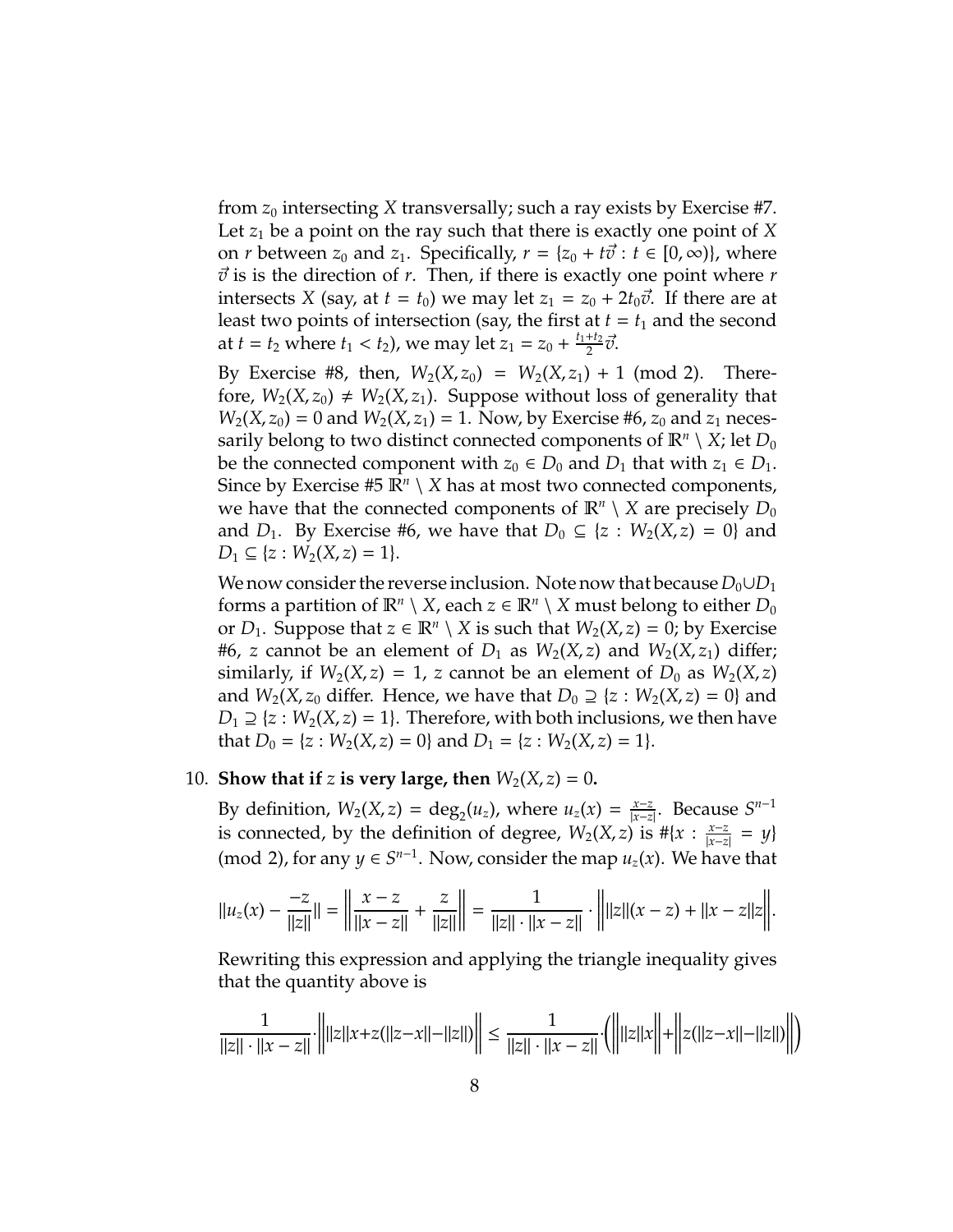$$
\leq \frac{2||z|| \cdot ||x||}{||z|| \cdot ||x - z||} = \frac{2||x||}{||z - x||}.
$$

The final inequality follows from the facts that  $||z(||z - x|| - ||z||)|| =$ <br> $|||z - x|| - ||z|| \cdot ||z||$  and  $|||z - x|| - ||z|| \cdot ||z|| \cdot ||x||$ .) Now since *X* is compact, it is  $\|z-x\|$ − $\|z\|$ <sup>1</sup> $\|z\|$  and  $\|z-x\|$ − $\|z\|$   $\leq \|x\|$ .) Now, since *X* is compact, it is key and a set here exists *M* such that  $\|w\| \leq M$  for all  $x \in X$ . Combining bounded, so there exists *M* such that  $||x|| \leq M$  for all  $x \in X$ . Combining all inequalities and using the fact that  $||z|| - M \le ||z|| - ||x|| \le ||z - x||$ , we then have that

$$
\left\| u_z(x) - \frac{-z}{\|z\|} \right\| \le \frac{2M}{\|z - x\|} \le \frac{2M}{\|z\| - M}
$$

 $\frac{1}{2}$  implying that as  $||z|| \to \infty$ ,  $||u_z(x) - \frac{z}{||z||}$  $\frac{-z}{\|z\|}\| \to 0$ . That is, as the magnitude of *z* increases without bound,  $u_z(x)$  approaches  $\frac{-z}{\|z\|}$ .

Therefore, there exists *M'* such that for all *z* with  $||z|| \ge M'$ ,  $||\frac{x-z}{||x-z||}$ <del>*x*−*z*</del> −<br>||x−*z*|| −*z*  $\frac{z}{\|z\|}$  < 1/2. Now, note that  $W_2(X, z) = #\{x : \frac{x-z}{|x-z|}$ |*x*−*z*| = *y*} (mod 2) for any regular value  $y \in S^{n-1}$ . Let  $y = \frac{z}{|z|}$ , and see that *y* is a regular value: Since for all *z* with  $||z|| \ge M'$ ,  $u_z(x) \in B(\frac{-z}{||z||})$  $\frac{-z}{\|z\|}$ ,  $\frac{1}{2}$  $\frac{1}{2}$ ) ∩  $S^{n-1}$ , we have that  $y \notin \text{Im}(u_z)$ .<sup>1</sup> Hence, *y* is trivially a regular value and clearly #{*x* : *x*−*z*  $\frac{x-z}{||x-z||}$  = *y*} = 0, so we have that  $W_2(X, z) = #{x : \frac{x-z}{||x-z||}}$  $\frac{x-z}{\|x-z\|} = y$ }  $(mod 2) = 0.$ 

11. **Prove the Jordan-Brouwer Separation Theorem: The complement of the compact connected hyper surface (i.e. codimension 1 sub**manifold)  $\tilde{X}$  in  $\mathbb{R}^n$  consists of two connected open sets, the "out- $\mathbf{s}$ ide"  $D_0$  and the "inside"  $D_1$ . Moreover,  $\bar{D_1}$  is a compact manifold with boundary  $\partial \bar{D_1} = X$ .

We know by part (9) that the complement of  $X$  in  $\mathbb{R}^n$  consists of precisely two connected components,  $D_0$  and  $D_1$ . Note that since *X* is closed,  $\mathbb{R}^n$  − *X* is open. Since  $D_0$  and  $D_1$  are connected components of  $\mathbb{R}^n$  − *X*, we can take open sets  $U_0$ ,  $U_1$  of  $\mathbb{R}^n$  so that  $D_0 \subset U_0$ ,  $D_1 \subset U_1$ . Then  $D_0 = U_0 \cap \mathbb{R}^n - X$ , so as an intersection of open sets,  $D_0$  is open. By a similar argument  $D_1$  is open as well.

Now we seek to show that  $\bar{D_1}$  is a compact manifold with boundary  $\partial \bar{D_1} = X$ . By part (10) we know that  $\forall z$  sufficiently large,  $W_2(X, z) = 0$ which implies that  $z \in D_0$ . Thus  $D_1$  is bounded. By taking the closure

<sup>&</sup>lt;sup>1</sup>Here *B*(*x*,  $\epsilon$ ) is the ball of radius  $\epsilon > 0$  centered at *x*.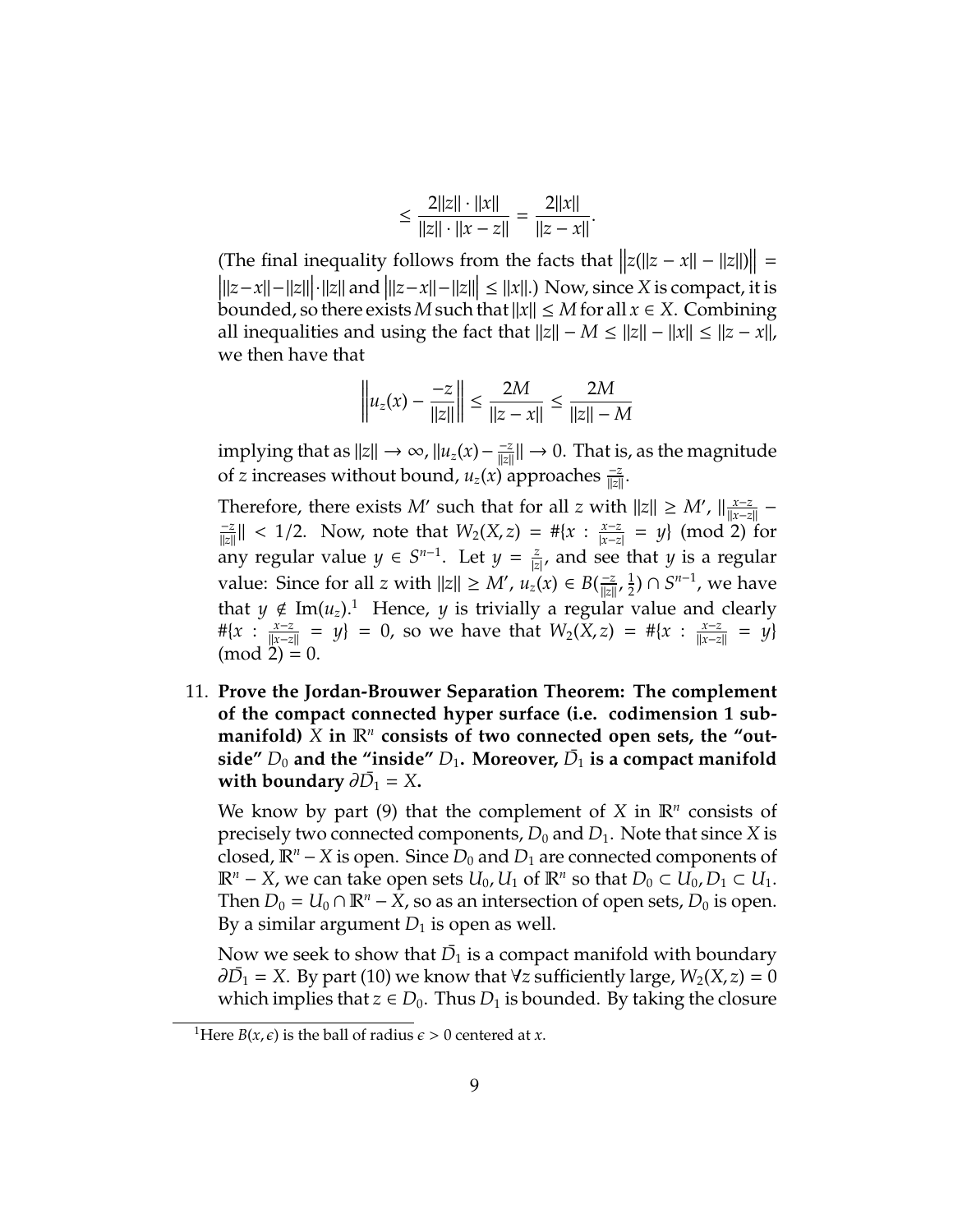of  $D_1$ , we have constructed a closed and bounded subset of  $\mathbb{R}^n$  which implies that  $\bar{D_1}$  is compact. To show that  $\bar{D_1} = D_1 \cup X$ , note that  $D_0$ is open  $\Rightarrow$   $D_0^c = D_1 \cup \overline{X}$  is closed. Thus,  $\overline{D}_1 \subset D_1 \cup X$ . Now we claim that  $D_1 \cup X \subseteq \overline{D}_1$  or more specifically that  $X \subset \overline{D}_1$ . Pick an  $x \in X$  and *z* ∈ *D*<sub>1</sub>. We will construct a sequence  $(z_n)$  ∈ *D*<sub>1</sub> that converges to *x*. By exercise (4) we can take any arbitrarily small neighborhoods *U* of *x* and there exists a  $z_i \in U$  such that  $z_i$  is connected to *z*. As  $z \in D_1$ , and  $D_1$  is a connected component of  $\mathbb{R}^n \setminus X$ , it must be that  $z_i \in D_1$  as well. Since our  $\mathbb{R}^n$  is second countable, from a previous homework, if we construct our sequence with nested open sets about *x* we can form a sequence  $(z_n)$  in  $D_1$  that converges to *x*. Since our choice of *x* was arbitrary, we have that  $X \subset \overline{D}_1$ . Thus  $\overline{D}_1 = D_1 \cup X$  and  $\partial \overline{D}_1 = X$ .

Now we show that  $\bar{D_1}$  is a manifold with boundary. Let  $x \in X$ . Since *X* is a submanifold of  $\mathbb{R}^n$  of dimension *n* − 1, by the local immersion theorem, by considering the inclusion map from  $X$  to  $\mathbb{R}^n$  we can find a parametrization  $\psi : B \to U$ , where *B* is an open ball around 0 in  $\mathbb{R}^n$ and *U* is a neighborhood of *x* in  $\mathbb{R}^n$ , so that if  $\psi = (x_1, x_2, ..., x_n)$  then  $\psi|_{U \cap X} = (x_1, x_2, ..., x_{n-1}, 0)$ . That is,  $\psi(B \cap \mathbb{R}^{n-1}) = X \cap \psi(B)$ .

We claim that *U* is separated into  $D_0$ ,  $D_1$  by *X*. Pick *z* ∈  $\mathbb{R}^n$  − *X*. Then by exercise (4) it can be joined by a path to some element in *U*. Thus these two elements belong to the same connected component and thus by exercise (6) have the same winding number. So both of these elements belong to either  $D_0$  or  $D_1$ . Since this holds for every element in  $\mathbb{R}^n$  − *X* and  $D_0$ ,  $D_1$  are nonempty, we have that *U* is separated into subsets of  $D_0$  and  $D_1$  by X.

Thus consider  $\psi(B \cap (H^n - \mathbb{R}^{n-1}))$  and  $\psi(B \cap (-H^n - \mathbb{R}^{n-1}))$ . Since *B* ∩ (*H*<sup>*n*</sup> −  $\mathbb{R}^{n-1}$ ) is connected and  $\psi$  is continuous,  $\psi$ (*B* ∩ (*H*<sup>*n*</sup> −  $\mathbb{R}^{n-1}$ )) is connected. So it maps entirely into either  $U \cap D_0$  or  $U \cap D_1$ . By symmetry, ψ(*B*∩(−*H<sup>n</sup>*−R*n*−<sup>1</sup> )) is also connected and maps entirely into either  $D_0$  or  $D_1$ . Because  $\psi$  is a diffeomorphism, it is a bijection. Thus it must be that  $\psi(B \cap (H^n - \mathbb{R}^{n-1})) \cap \psi(B \cap (-H^n - \mathbb{R}^{n-1})) = \emptyset$  for if this wasn't the case, then our map  $\psi$  would fail to satisfy surjectivity. So we can assume without loss of generality that  $\psi(B \cap (H^n - \mathbb{R}^{n-1})) \subset D_1$ and  $\psi(B \cap (-H^n - \mathbb{R}^{n-1})) \subset D_0$ . Thus by restricting  $\psi$  to  $B \cap H^n$ , we have constructed a parametrization of  $\bar{D_{1}}$ , which shows that  $\bar{D_{1}}$  is a manifold with boundary. (If  $\psi(B \cap (-H^n - \mathbb{R}^{n-1})) \subset D_1$ , then one could just compose  $\psi$  with the function that takes the last coordinate of an